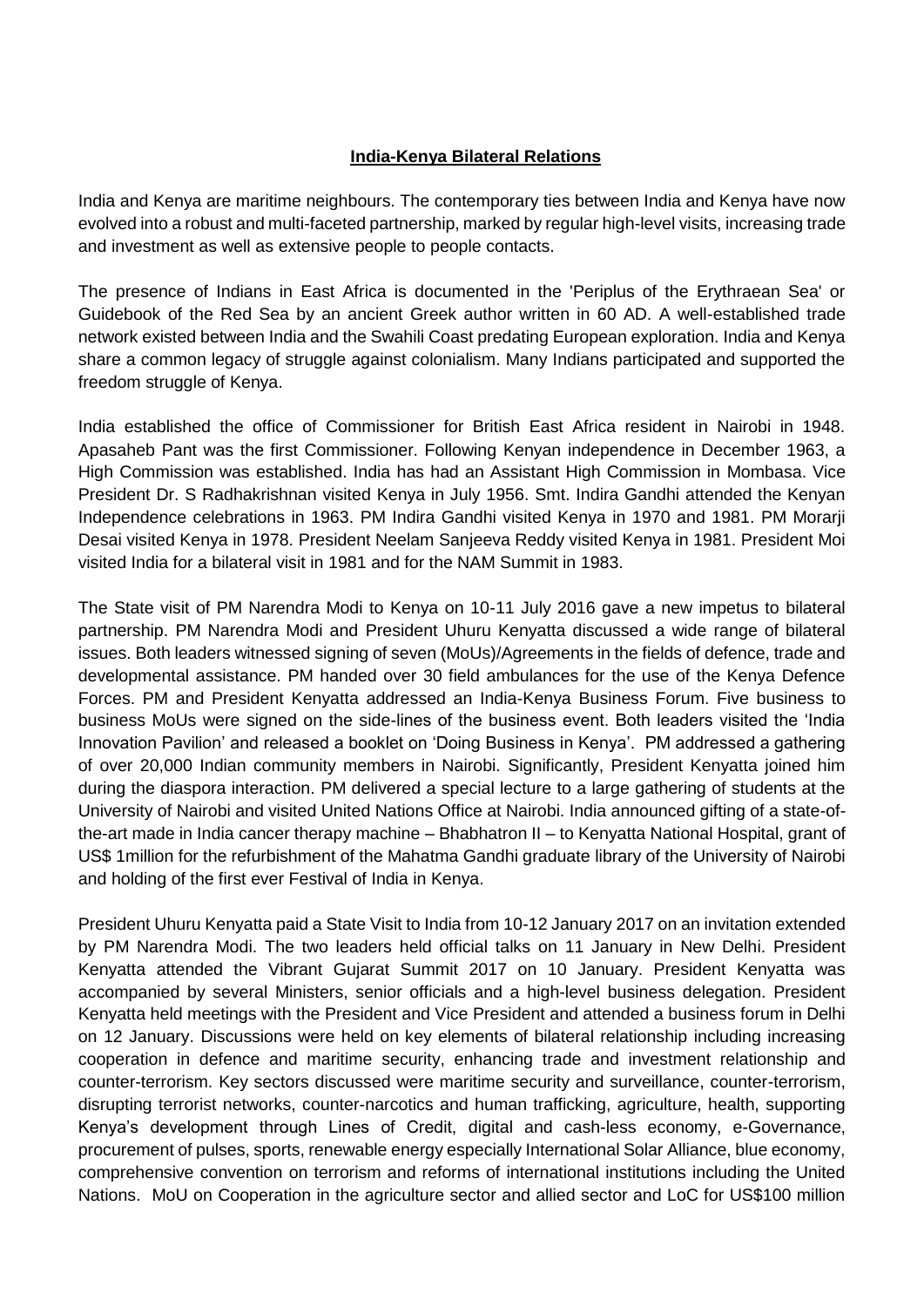for agricultural mechanization was signed during the visit. Earlier, President Uhuru Kenyatta attended the 3<sup>rd</sup>India-Africa Forum Summit and held bilateral meeting with PM Modi in October 2015.

Recent Ministerial Visits from India:

| Name of Minister                                  | Date                       | <b>Remarks</b>                                    |
|---------------------------------------------------|----------------------------|---------------------------------------------------|
| Dr. Harsh Vardhan, Minister of Environment,       | $4 - 7$<br>Dec             | to attend the 3 <sup>rd</sup> Session of United   |
| <b>Forest and Climate Change</b>                  | 2017                       | <b>Nations Environment Assembly</b>               |
| Shri M. J. Akbar, MoS for External Affairs        | 27-28 Nov                  | to attend the swearing-in ceremony                |
|                                                   | 2017                       | of President Kenyatta                             |
| Shri M. Venkaiah Naidu, Minister for Urban        | $7 - 11$<br>May            | to participate in the 26 <sup>th</sup> Session of |
| Development, Housing & Urban Poverty              | 2017                       | the Governing Council of UN-                      |
| Alleviation                                       |                            | <b>HABITAT</b>                                    |
| Shri Arjun Ram Meghwal, MoS for Finance &         | 6-7 March                  | to represent India at the 4 <sup>th</sup> Annual  |
| Corporate Affairs                                 | 2017                       | Devolution Conference in Naivasha                 |
| Shri Manoj Sinha, MoS for Communications          | $1 - 3$<br>Sept            | the 2 <sup>nd</sup> Indo-Africa ICT Expo in       |
| (1/C)                                             | 2016                       | organized by TEPC and NASSCOM                     |
| Shri<br>Prakash<br>Javadekar,<br>MoS<br>$(I/C)$ , | 27<br>24<br>$\blacksquare$ | to attend the 2 <sup>nd</sup> Session of United   |
| Environment, Forest & Climate Change              | May 2016                   | <b>Nations Environment Assembly</b>               |
| Smt. Nirmala Sitaraman, MoS (I/C)<br>for          | 15-19 Dec                  | to attend the 10 <sup>th</sup> WTO Ministerial    |
| Commerce and Industry                             | 2015                       | meeting                                           |
| Gen. V. K. Singh, MoS for External Affairs        | <b>July 2015</b>           | to handover the invite to President               |
|                                                   |                            | Uhuru Kenyatta for the 3 <sup>rd</sup> India-     |
|                                                   |                            | <b>Africa Forum Summit</b>                        |
| $(I/C)$ ,<br>Javadekar,<br>MoS<br>Shri<br>Prakash | June 2014                  | To attend the inaugural session of                |
| Environment, Forest & Climate Change              |                            | <b>UN Environment Assembly</b>                    |

Recent Ministerial Visits from Kenya:

| Name of Minister                              | Date     | Remarks                                     |
|-----------------------------------------------|----------|---------------------------------------------|
| Chief Administrative Secretary (CAS) for      | 19-23    | informal<br>Ministerial<br>attend<br>to     |
| Ministry of Foreign Affairs and International | March    | Meeting on WTO in New Delhi                 |
| Trade Mr. Ababu Namwamba                      | 2018     |                                             |
| Cabinet Secretary (Minister) for Foreign      | February | To co-chair the 7 <sup>th</sup> Joint Trade |
| Affairs & International Trade Amb. Dr. Amina  | 2015     | <b>Committee Meeting</b>                    |
| Mohamed, Minister of                          |          |                                             |

Bilateral Joint Commission Meeting (JCM) at ministerial level was set up in 1999. The first and only JCM took place in 2003 in Nairobi. An MoU on Foreign Office Consultations (FOCs) was signed in 2003. The first bilateral FOCs were held in Nairobi in June 2016.

Bilateral Trade: An India-Kenya Trade Agreement was signed in 1981, under which both countries accorded Most Favoured Nation status to each other. The India-Kenya Joint Trade Committee (JTC) was set up at Ministerial level in 1983 as a follow-up to the Agreement. The JTC has met seven times since, the last in February 2015 in New Delhi. India was Kenya's largest trading partner in 2014-15 with bilateral trade of US\$ 4.235 billion. However, for year 2016-17, bilateral trade was US\$ 2.30 billion and for 2017-18, bilateral trade was US\$ 2.05 billion. Main Indian exports to Kenya include petroleum products, pharmaceuticals, steel products, machinery, yarn, vehicles and power transmission equipment. Main Kenyan exports to India include soda ash, vegetables, tea, leather and metal scrap.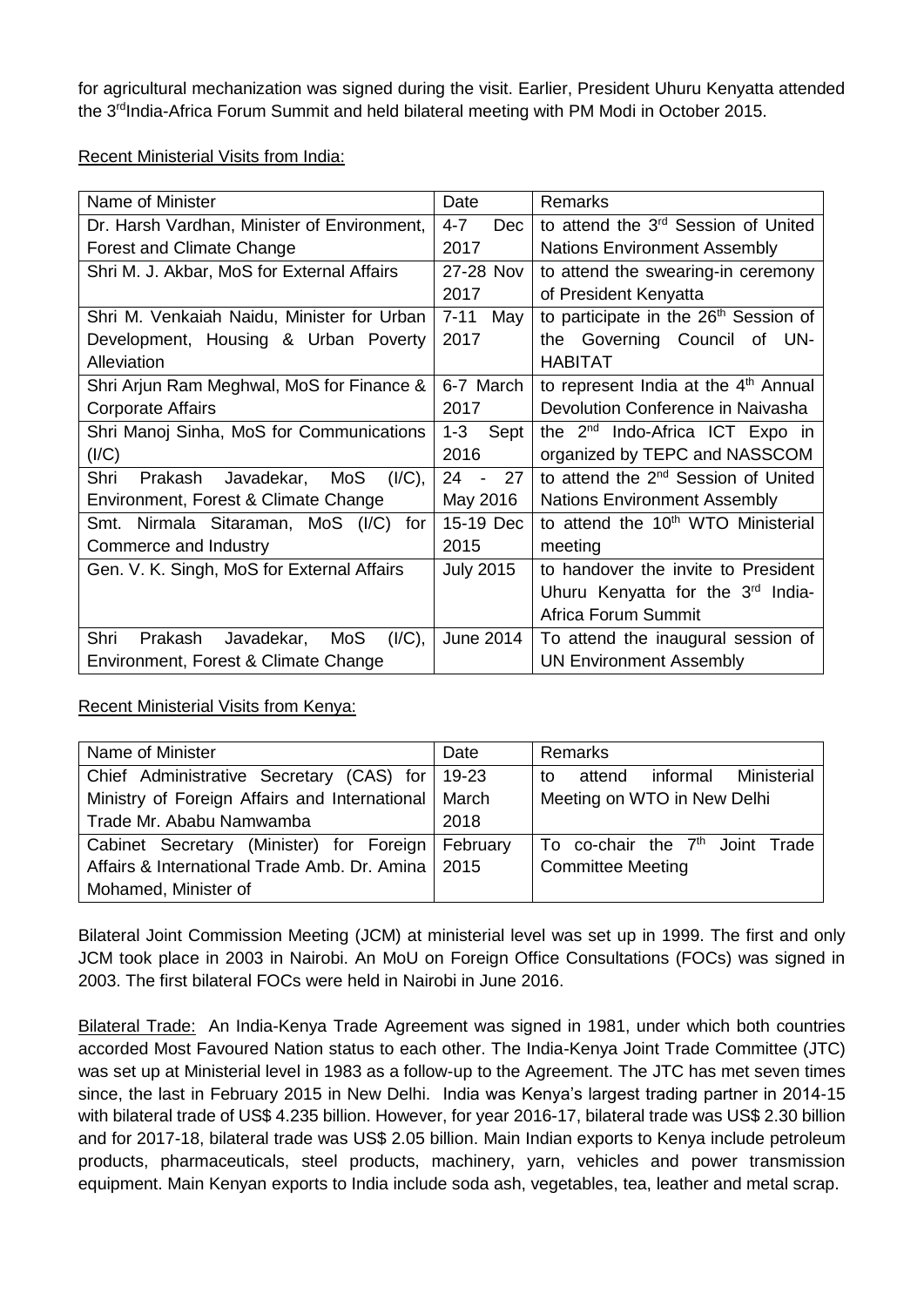The High Commission supported several Buyer-Seller Meetings/Exhibitions/ Fairs in 2016 for visiting delegations of APEDA (January), EDCIL (February), CHEMEXCIL (February), EEPC (March), KenyaPlast (June), AGRITEC (June), FIEO (June), ACMA (July), 2nd India-Africa ICT Expo (September); INDEE (November), APEDA (December) and EPCES (December). In 2017, Mission supported Source India Kenya (January), SRTEPC (March), Complast (June), Agritec Africa (June), 'Make in Gujarat Business Expo' (July) and Mission organized a full-day business event in February 2017 titled "Leapfrogging India-Kenya bilateral Trade & Investment – Vision 2018. Mission organized its annual Trade and Investment Promotion Event on "Kenya's Big Four Agenda and India's Partnership in Realizing this Vision" on 16 March 2018 in Nairobi where Adan Mohamed, Cabinet Secretary for Industry, Trade & Cooperatives was the Chief Guest.

According to the Kenya Investment Authority (KenInvest), India is the second largest investor in Kenya. Over 60 major Indian companies have invested in various sectors including manufacturing, real estate, pharmaceuticals, telecom, IT & ITES, banking and agro-based industries. Indian investments have resulted in creation of thousands of direct jobs to Kenyans. Indian pharmaceutical companies have a substantial presence in Kenya. A bilateral Double Taxation Avoidance Agreement (DTAA) was signed in 1989. Revised DTAA was signed in July 2016 and came into force on 30 August 2017.

A Joint Business Council (JBC) was set up in 1985 by the Federation of Indian Chambers of Commerce & Industry (FICCI) and the Kenya National Chamber of Commerce & Industry (KNCCI). FICCI and KNCCI signed a fresh MoU in January 2017 on the sidelines of the Business Forum during the State visit of President Uhuru Kenyatta. Revived JBC met in New Delhi in January 2017. In February 2016, Mission revived a forum of CEOs of over 40 Indian companies based in Kenya and five meetings of the India Business Forum have been held since then.

Development Cooperation: India offers development assistance to Kenya in the form of loans and credit. This includes a loan of Rs. 50 million to Government of Kenya in 1982 and Lines of Credit by EXIM Bank to Industrial Development Bank Capital Ltd. An Agreement on extension of a Line of Credit of US\$ 61.6 million by EXIM Bank of India to Kenya for utilization in the power transmission sector was signed during the visit of PM Raila Odinga to India in November 2010. A loan agreement to extend lines of credit of US\$ 15 million (as first tranche out of US\$ 30 million) to IDB Capital Limited for development of SMEs was signed in July 2016. A Line of Credit agreement of US\$ 29.95 million for upgradation of Rift Valley Textiles Factory (RIVATEX East Africa Limited) was signed in July 2016. An LOC agreement of US\$ 100 million for Agricultural Mechanization Project was signed in January 2017.

People to people contacts: Kenya Airways flies to Mumbai twice daily. In November 2016, Kenya Airways has expanded its existing cooperation by including codeshares on Jet Airways' domestic flights between Mumbai, New Delhi, Ahmedabad and Hyderabad. Foreign airlines also provide air connectivity via Doha, Dubai, Abu Dhabi, Sharjah, Muscat, Addis Ababa and Kigali. Air India's operations to Nairobi via Aden, which began in January 1951, the carrier's second overseas route after London, ended in January 2010 and Air India closed its Nairobi office in March 2011. In August 2016, a team from Air India visited Kenya to explore possibilities of resumption of Air India flights to Nairobi.

India is the third largest source of for inbound tourists to Kenya. Over 60,000 Indian tourists visited Kenya in 2017. Kenya Tourism Board (KTB) has launched a marketing campaign in major Indian cities to increase tourist arrivals from India. Many Kenyans visit India for medical treatment. Around 1,500 people including students and yoga enthusiasts participated in the grand event organized by the Mission to celebrate the third International Day of Yoga in Nairobi in 2017. President Kenyatta commissioned an Advanced Telecobalt Cancer Therapy Machine – Bhabhatron II & Digital Radiotherapy Simulator – Imagin at the Kenyatta National Hospital in Nairobi in August 2017.